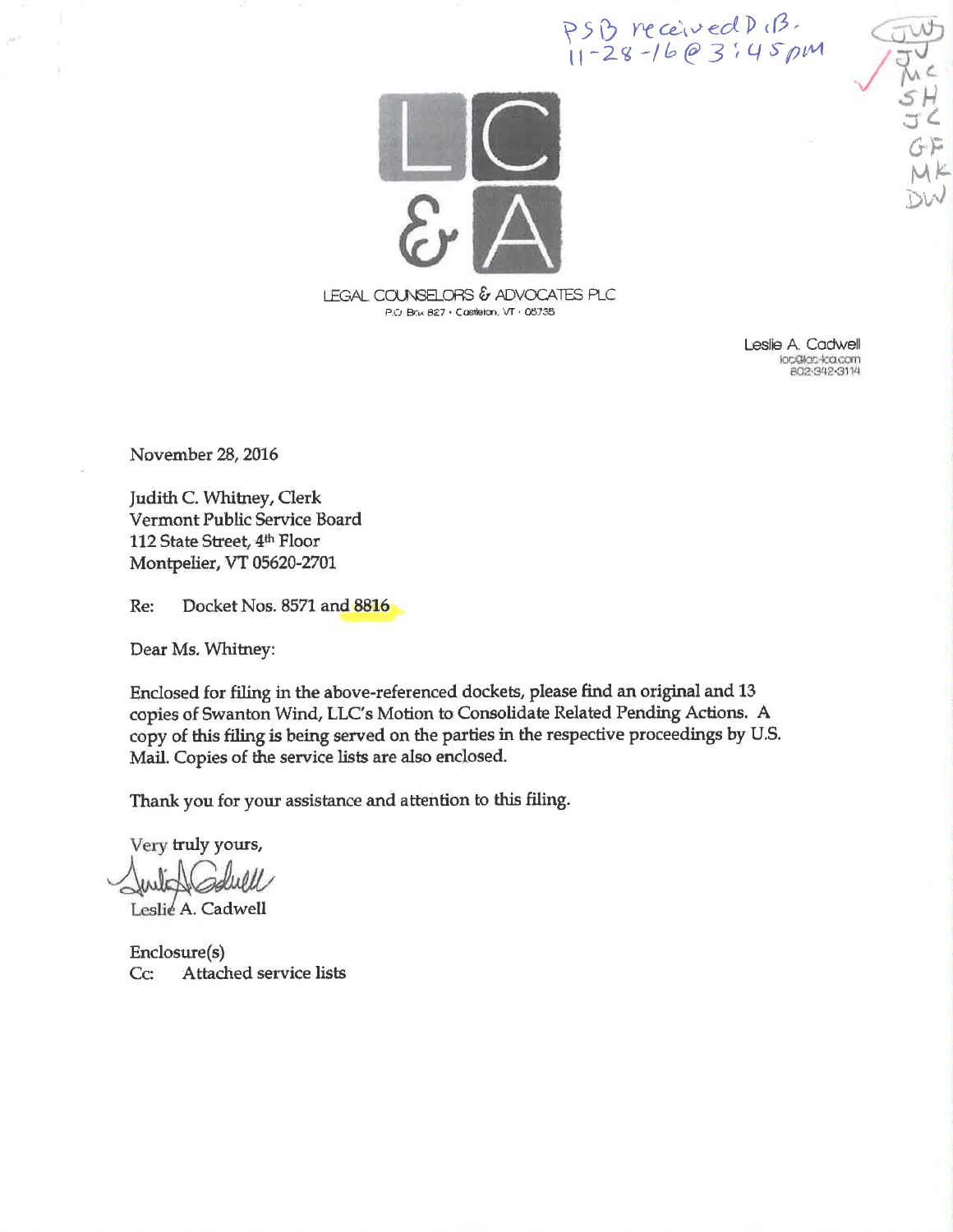PSB received D.B.  $11 - 28 - 160$  3:45pm

# STATE OF VERMONT PUBLIC SERVICE BOARD

Docket No. 8816

Petition of Swanton Wind LLC for a certificate of )<br>public good, pursuant to 30 V.S.A. § 248, for the ) public good, pursuant to 30 V.S.A. § 248, for the )<br>construction of an up to 20 MW wind-powered ) construction of an up to 20 MW wind-powered <br>electric generation plant to be located in Swanton, electric generation plant to be located in Swanton, ) Vermont )

and

Docket No. 8571

Petition of Swanton Wind, LLC for approval of Rule 4.100 power purchase agreement

### MOTION TO CONSOLIDATE RELATED PENDING ACTIONS

) )

NOW COMES Swanton Wind, LLÇ Petitioner in the above-captioned proceedings ("Related Proceedings"), by and through the undersigned counsel, and moves, pursuant to Vermont Rule of Civil Procedure 42, Public Service Board Rule 2.211, and the Order Staying Proceedings issued in Docket No. 8571 on December 11, 2015, to consolidate the Related Proceedings because the Board's Order Staying Proceedings ordered that the Board will review the proposed purchase power agreement filed in Docket No. 8571 with the Section 248 petition that is now the subiect of Docket No. 8816, and because the two proceedings share common questions of law and fact concerning proposed power sales from the Swanton Wind Project.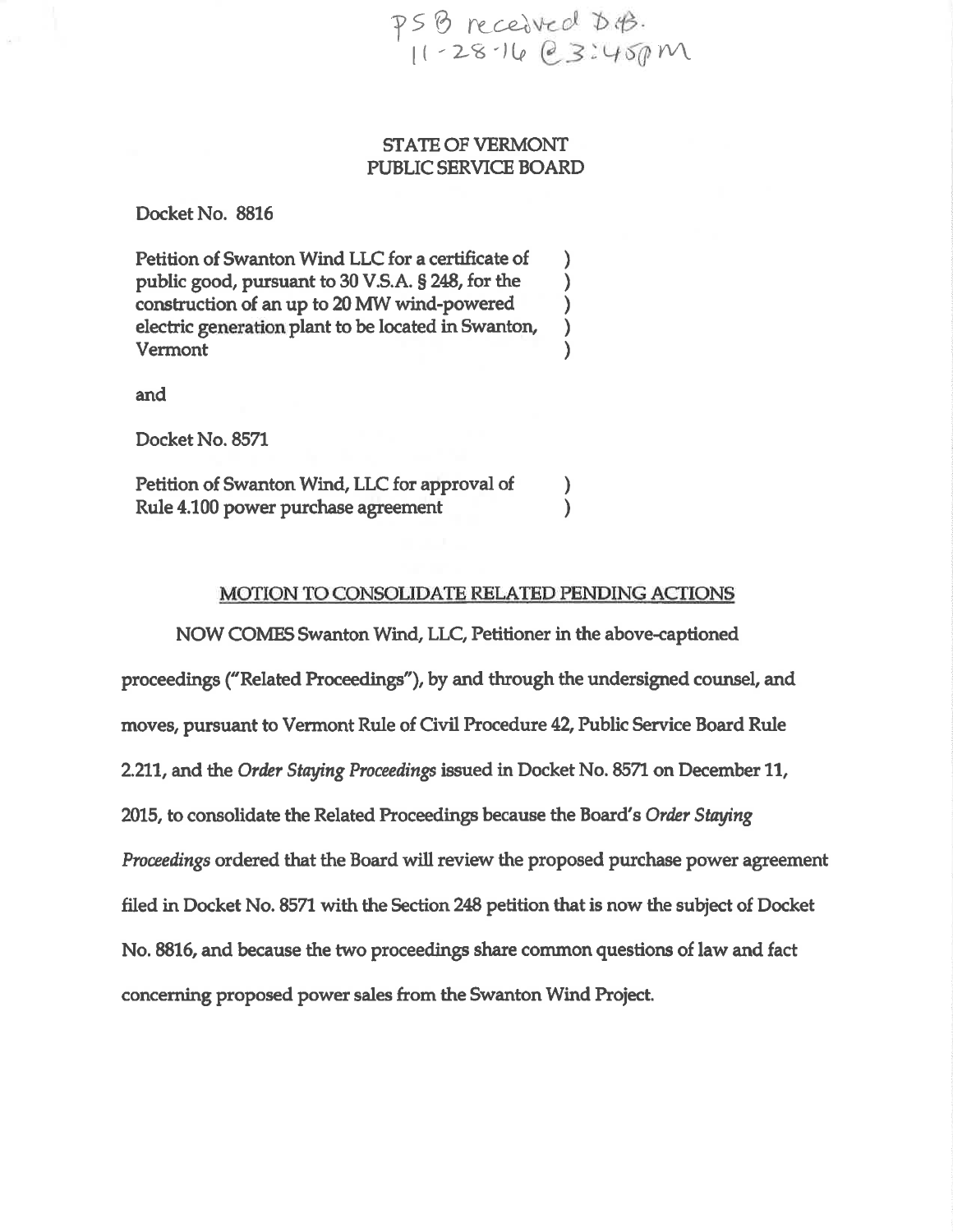WHEREFORE, Swanton Wind, LLC respectfully requests that the Board issue an order consolidating the two pending proceedings for the efficient adjudication of Swanton Wind's petitions.

Dated at Castleton, Vermont this 28th day of November, 2016.

**SWANTON WIND, LLC** 

**By?** 

Leslie A. Cadwell Legal Counselors & Advocates, PLC **PO Box 827** Castleton, VT 05735 lac@lac-lca.com  $(802)$  342-3114 Its Attorneys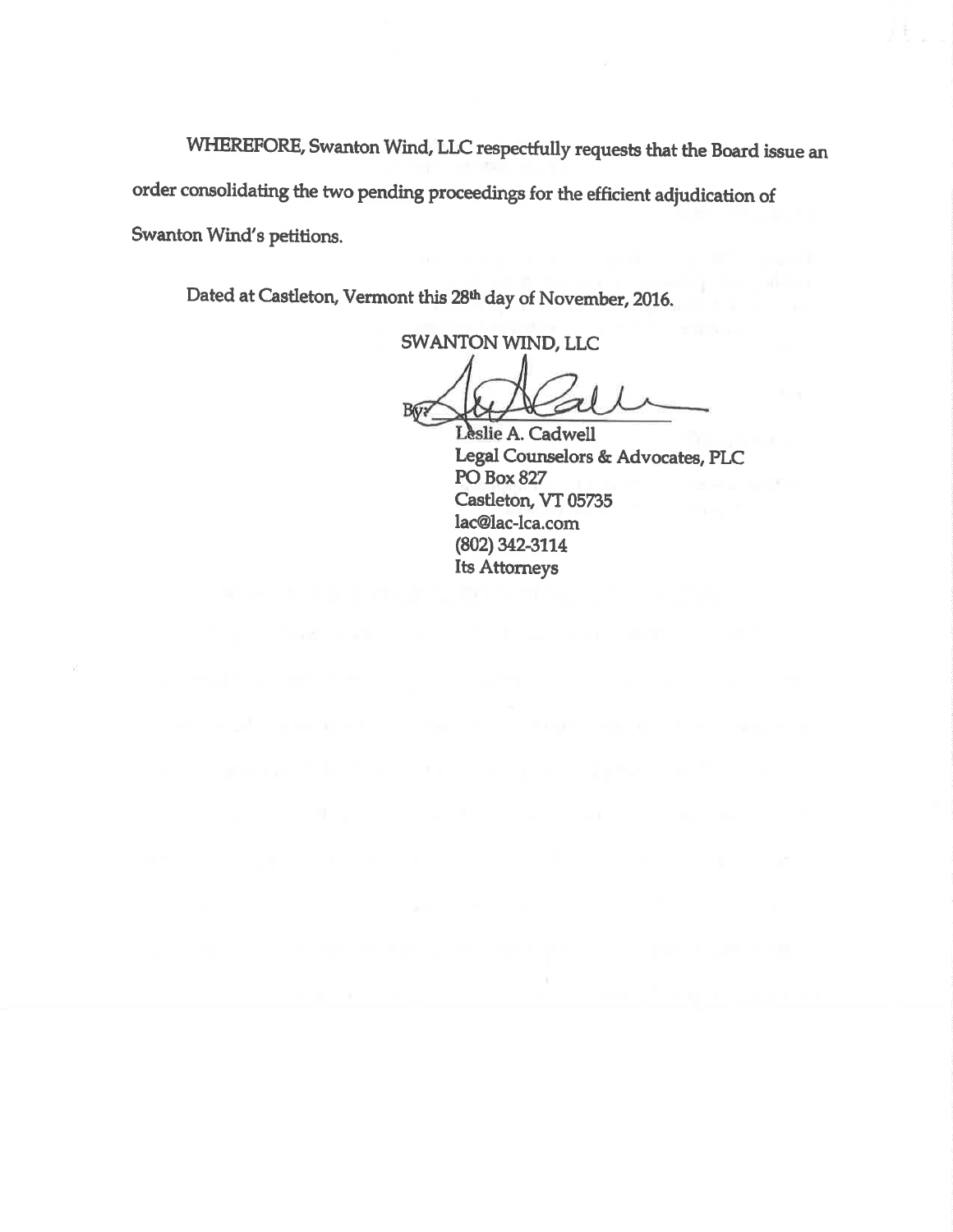## STATE OF VERMONT PUBLIC SERVICE BOARD

Docket No. 8571

Petition of Swanton Wind, LLC for approval of a  $\left\{\n\begin{array}{l}\n\text{Rule 4.100 power purchase agreement}\n\end{array}\n\right.\n\left.\n\right\}$ Rule 4.100 power purchase agreement

### SERVICE LIST

Aaron Kisicki, Esq. Vermont Department of Public Service 112 State Street Montpelier, VT 05620

Peter H. Zamore, Esq. Owen J. McClain, Esq. 30 Main Street PO Box 66 Burlington, VT 05402

William F. Ellis, Esq. McNeil, Leddy & Sheahan, PC 271 South Union St. Burlington, VT 05401

Joshua R. Diamond, Esq. Diamond & Robinson, PC L5 East State Street PO Box 1460 Montpelier, VT 05601-1460

Bernie D. Lambek, Esq. Zalinger Cameron & Lambek, PC 140 Main Street Montpelier, VT 05602

Patricia Richards, General Manager Washington Electric Cooperative, Inc PO Box 8 East Montpelier, VT 05651

Victoria J. Brown, Esq. Vermont Electric Cooperative, Inc. 42 Wescom Road Johnson, VT 05656-9717

VEPP, Inc. P.O. Box 1938 1965 Depot Road Manchester Center, VT 05255